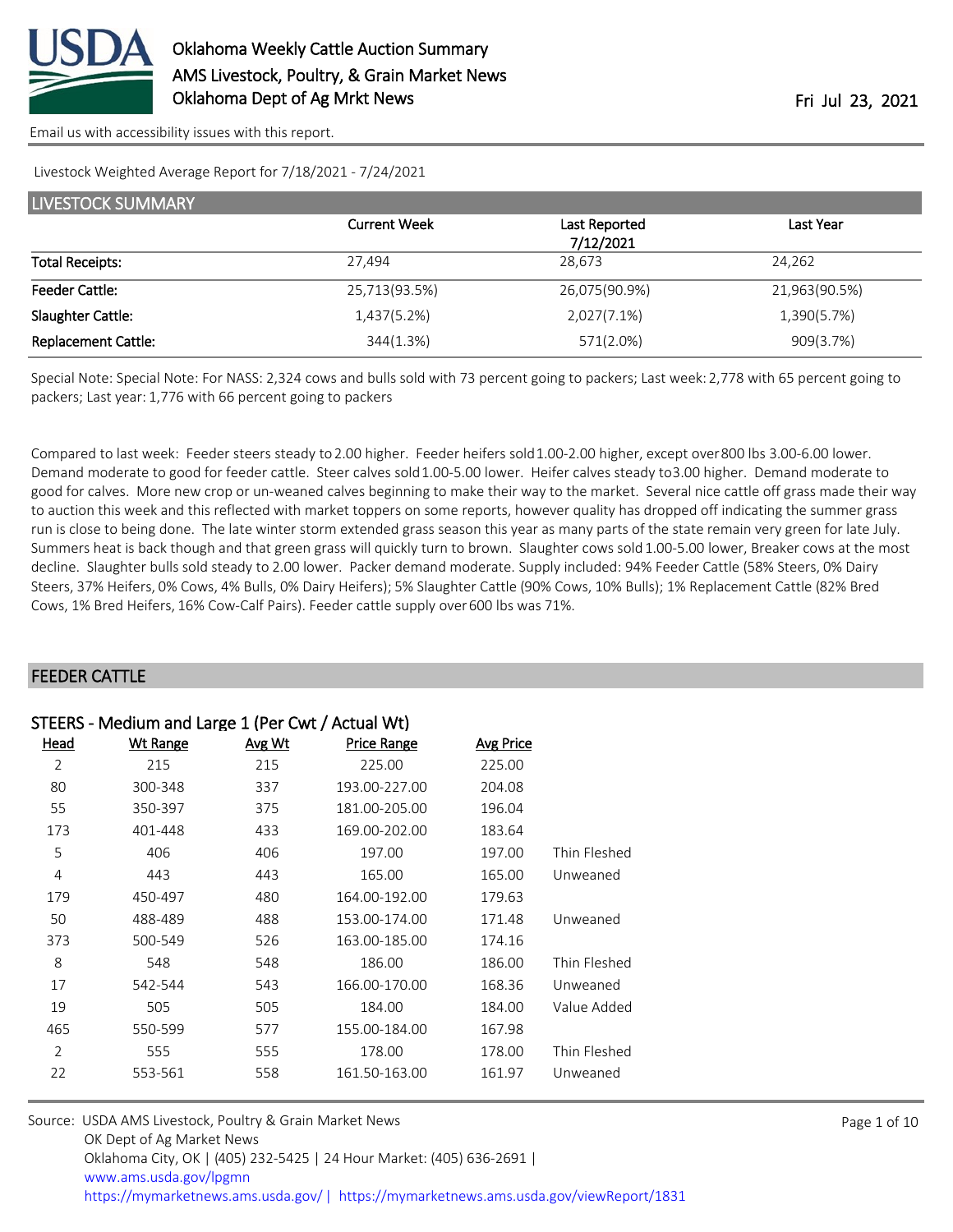

[Email us with accessibility issues with this report.](mailto:mars@ams.usda.gov?subject=508%20issue)

| 455            | 600-648   | 623  | 147.00-178.00 | 166.83 |              |
|----------------|-----------|------|---------------|--------|--------------|
| 19             | 638       | 638  | 175.00        | 175.00 | Thin Fleshed |
| 85             | 613-648   | 625  | 148.50-163.00 | 157.09 | Unweaned     |
| 25             | 619       | 619  | 177.00        | 177.00 | Value Added  |
| 452            | 650-699   | 673  | 144.00-171.00 | 161.47 |              |
| 51             | 655       | 655  | 170.00        | 170.00 | Fancy        |
| $\overline{7}$ | 661       | 661  | 170.00        | 170.00 | Thin Fleshed |
| 18             | 669-690   | 681  | 136.00-150.50 | 145.59 | Unweaned     |
| 405            | 700-748   | 721  | 136.00-163.00 | 155.23 |              |
| 11             | 716       | 716  | 164.00        | 164.00 | Thin Fleshed |
| 5              | 706       | 706  | 150.00        | 150.00 | Unweaned     |
| 890            | 750-798   | 772  | 135.50-160.00 | 152.68 |              |
| 20             | 770       | 770  | 143.00        | 143.00 | Unweaned     |
| 1557           | 800-849   | 826  | 127.00-163.50 | 153.30 |              |
| 18             | 846       | 846  | 140.00        | 140.00 | Unweaned     |
| 1146           | 851-899   | 866  | 120.00-152.50 | 147.83 |              |
| 1330           | 901-948   | 923  | 139.00-155.90 | 148.96 |              |
| 322            | 951-995   | 976  | 130.00-149.00 | 139.74 |              |
| 80             | 1014-1021 | 1015 | 141.00-144.00 | 143.40 |              |
| 43             | 1091      | 1091 | 131.00        | 131.00 |              |
| 45             | 1102      | 1102 | 133.75        | 133.75 |              |
| 20             | 1322      | 1322 | 102.50        | 102.50 |              |
|                |           |      |               |        |              |

### STEERS - Medium and Large 1-2 (Per Cwt / Actual Wt)

| Head | <b>Wt Range</b> | <b>Avg Wt</b> | <b>Price Range</b> | <b>Avg Price</b> |              |
|------|-----------------|---------------|--------------------|------------------|--------------|
| 3    | 288             | 288           | 175.00             | 175.00           |              |
| 13   | 320-345         | 334           | 186.00-196.00      | 192.43           |              |
| 20   | 365-399         | 384           | 184.00-194.00      | 190.36           |              |
| 71   | 401-446         | 423           | 166.00-189.00      | 178.41           |              |
| 51   | 403             | 403           | 186.00             | 186.00           | Thin Fleshed |
| 124  | 450-495         | 478           | 159.00-181.50      | 172.03           |              |
| 167  | 502-549         | 532           | 145.00-174.50      | 162.42           |              |
| 28   | 522             | 522           | 156.50             | 156.50           | Unweaned     |
| 282  | 552-599         | 582           | 136.00-173.00      | 156.68           |              |
| 16   | 564             | 564           | 170.00-175.00      | 172.19           | Thin Fleshed |
| 217  | 602-649         | 623           | 134.00-167.50      | 156.99           |              |
| 46   | 605-611         | 609           | 144.00-145.00      | 144.70           | Unweaned     |
| 526  | 650-698         | 680           | 126.00-159.50      | 152.11           |              |
| 49   | 681             | 681           | 162.25             | 162.25           | Thin Fleshed |
| 422  | 702-748         | 720           | 136.00-155.00      | 143.80           |              |
| 104  | 753-796         | 771           | 136.00-151.00      | 145.32           |              |
| 494  | 800-848         | 825           | 136.75-162.50      | 144.28           |              |
|      |                 |               |                    |                  |              |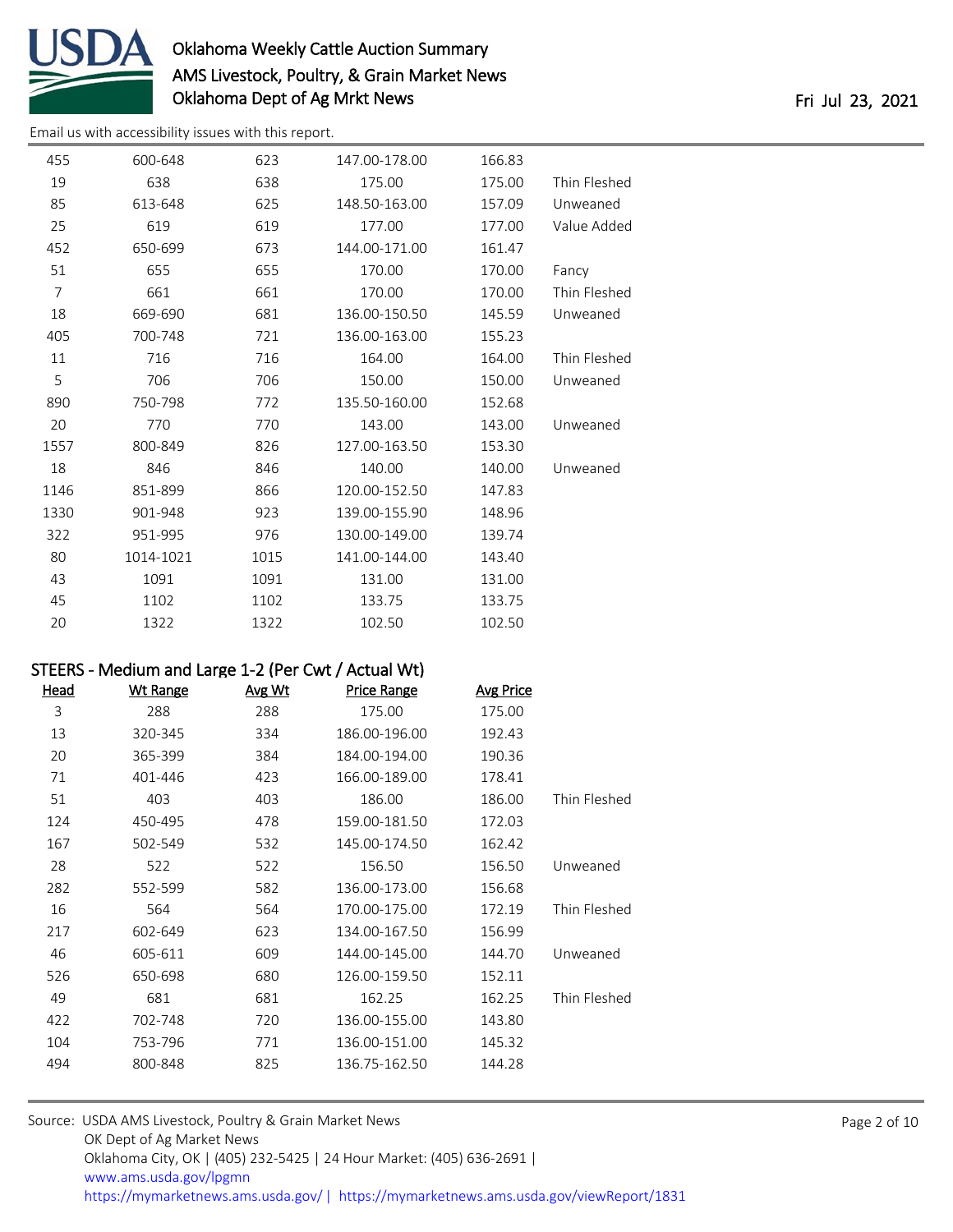

[Email us with accessibility issues with this report.](mailto:mars@ams.usda.gov?subject=508%20issue)

| 333 | 851-897   | 880  | 135.00-146.00 | 140.95 |  |
|-----|-----------|------|---------------|--------|--|
| 196 | 903-949   | 911  | 122.00-143.00 | 139.42 |  |
| 116 | 954-987   | 967  | 117.00-135.50 | 127.36 |  |
| 31  | 1001-1006 | 1003 | 130.00-135.10 | 133.45 |  |
| 32  | 1066      | 1066 | 128.00        | 128.00 |  |
|     | 1286      | 1286 | 85.50         | 85.50  |  |

| STEERS - Medium and Large 2 (Per Cwt / Actual Wt) |          |               |                    |                  |              |
|---------------------------------------------------|----------|---------------|--------------------|------------------|--------------|
| Head                                              | Wt Range | <u>Avg Wt</u> | <b>Price Range</b> | <b>Avg Price</b> |              |
| 3                                                 | 355-375  | 368           | 163.00-173.00      | 166.39           |              |
| 21                                                | 351      | 351           | 196.00             | 196.00           | Thin Fleshed |
| 94                                                | 415-449  | 440           | 150.00-178.50      | 165.27           |              |
| 74                                                | 450-498  | 482           | 145.00-170.00      | 162.13           |              |
| 42                                                | 509-544  | 524           | 146.00-163.00      | 157.73           |              |
| 65                                                | 551-598  | 578           | 90.00-162.00       | 146.80           |              |
| 39                                                | 602-644  | 636           | 128.00-145.00      | 138.94           |              |
| 3                                                 | 665-685  | 675           | 130.00-140.00      | 133.99           |              |
| 32                                                | 716-726  | 718           | 131.00-139.50      | 137.62           |              |
| 1                                                 | 755      | 755           | 117.00             | 117.00           |              |
| 28                                                | 811-821  | 812           | 100.00-133.00      | 128.24           |              |
| 35                                                | 857-865  | 858           | 110.00-132.50      | 129.26           |              |
| 1                                                 | 1040     | 1040          | 101.00             | 101.00           |              |
| 13                                                | 1042     | 1042          | 94.50              | 94.50            | Fleshy       |
| 1                                                 | 1290     | 1290          | 97.00              | 97.00            |              |
|                                                   |          |               |                    |                  |              |

### DAIRY STEERS - Large 3 (Per Cwt / Actual Wt)

| Head | Wt Range | <u>Avg Wt</u> | Price Range | <u>Avg Price</u> |
|------|----------|---------------|-------------|------------------|
|      | 1090     | 1090          | 46.00       | 46.00            |

| HEIFERS - Medium and Large 1 (Per Cwt / Actual Wt) |  |  |  |  |
|----------------------------------------------------|--|--|--|--|
|----------------------------------------------------|--|--|--|--|

| Head | Wt Range | Avg Wt | <b>Price Range</b> | Avg Price |              |
|------|----------|--------|--------------------|-----------|--------------|
| 6    | 253-290  | 262    | 152.50-158.00      | 153.94    |              |
| 61   | 300-345  | 328    | 155.00-171.00      | 161.95    |              |
| 4    | 318      | 318    | 170.00             | 170.00    | Unweaned     |
| 108  | 350-398  | 370    | 152.00-169.00      | 163.05    |              |
| 3    | 383      | 383    | 136.00             | 136.00    | Unweaned     |
| 157  | 400-448  | 428    | 146.00-169.00      | 158.63    |              |
| 13   | 417      | 417    | 160.00             | 160.00    | Thin Fleshed |
| 11   | 433-445  | 441    | 141.00-152.00      | 144.93    | Unweaned     |
| 296  | 450-499  | 476    | 139.00-165.00      | 154.84    |              |
| 15   | 462-485  | 473    | 148.00             | 148.00    | Unweaned     |
| 395  | 500-549  | 529    | 141.00-163.00      | 152.40    |              |
|      |          |        |                    |           |              |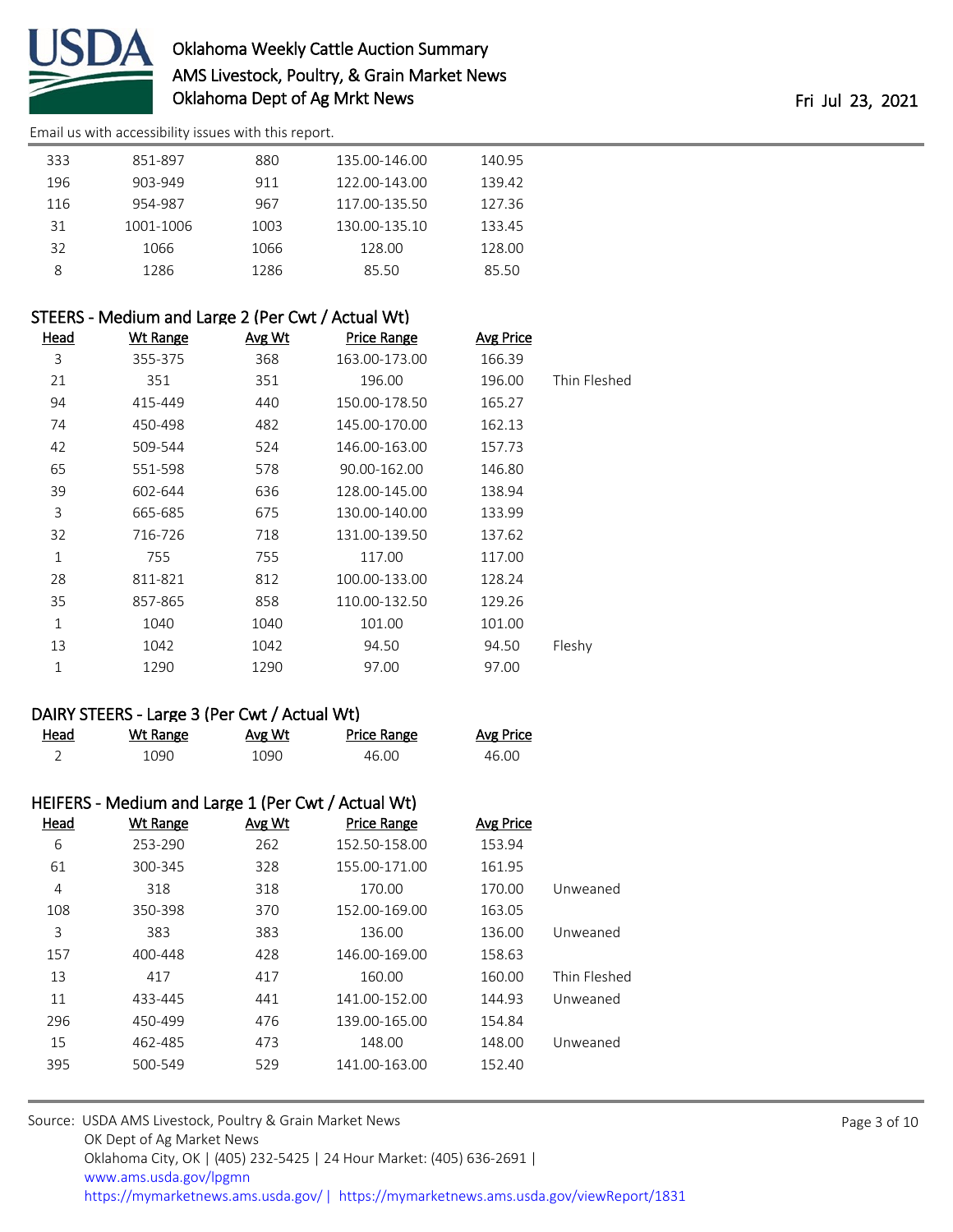

[Email us with accessibility issues with this report.](mailto:mars@ams.usda.gov?subject=508%20issue)

| 30   | 541     | 541  | 155.50        | 155.50 | Thin Fleshed |
|------|---------|------|---------------|--------|--------------|
| 19   | 500-531 | 513  | 133.00-148.00 | 140.46 | Unweaned     |
| 626  | 550-598 | 576  | 136.00-159.50 | 151.59 |              |
| 28   | 570-588 | 576  | 135.00-141.50 | 140.64 | Unweaned     |
| 558  | 600-649 | 626  | 135.00-159.50 | 149.49 |              |
| 39   | 614     | 614  | 162.00        | 162.00 | Thin Fleshed |
| 57   | 603-643 | 627  | 132.00-139.50 | 134.96 | Unweaned     |
| 6    | 610     | 610  | 162.00        | 162.00 | Value Added  |
| 631  | 653-699 | 678  | 129.00-156.50 | 147.98 |              |
| 10   | 678     | 678  | 155.50        | 155.50 | Thin Fleshed |
| 18   | 658-660 | 659  | 131.00-143.50 | 137.24 | Unweaned     |
| 615  | 700-745 | 721  | 124.00-150.00 | 142.89 |              |
| 22   | 729     | 729  | 131.00        | 131.00 | Unweaned     |
| 1190 | 750-797 | 776  | 126.00-146.00 | 142.69 |              |
| 470  | 801-845 | 821  | 110.00-143.00 | 136.81 |              |
| 71   | 852-895 | 870  | 118.00-135.00 | 129.74 |              |
| 37   | 906-926 | 919  | 120.00-123.25 | 122.14 |              |
| 77   | 954-975 | 963  | 118.00-130.00 | 125.06 |              |
| 26   | 1016    | 1016 | 118.25        | 118.25 |              |
| 6    | 1085    | 1085 | 103.00        | 103.00 |              |
|      |         |      |               |        |              |

## HEIFERS - Medium and Large 1-2 (Per Cwt / Actual Wt)

| Head | <b>Wt Range</b> | Avg Wt | <b>Price Range</b> | <b>Avg Price</b> |              |
|------|-----------------|--------|--------------------|------------------|--------------|
| 6    | 250-254         | 253    | 145.00-146.00      | 145.67           |              |
| 67   | 305-340         | 319    | 130.00-155.50      | 148.77           |              |
| 4    | 345             | 345    | 136.00             | 136.00           | Unweaned     |
| 50   | 352-391         | 374    | 143.00-158.00      | 149.55           |              |
| 56   | 402-449         | 422    | 135.00-158.00      | 150.16           |              |
| 31   | 415             | 415    | 157.00             | 157.00           | Thin Fleshed |
| 154  | 458-496         | 479    | 125.00-156.00      | 145.75           |              |
| 265  | 500-547         | 512    | 133.00-151.50      | 144.69           |              |
| 7    | 549             | 549    | 135.00             | 135.00           | Unweaned     |
| 136  | 552-594         | 568    | 132.00-151.00      | 140.87           |              |
| 6    | 584             | 584    | 153.50             | 153.50           | Thin Fleshed |
| 86   | 604-646         | 630    | 128.00-147.00      | 135.97           |              |
| 34   | 609             | 609    | 149.00             | 149.00           | Thin Fleshed |
| 116  | 653-695         | 670    | 116.00-144.00      | 134.92           |              |
| 227  | 703-748         | 728    | 116.00-143.00      | 135.71           |              |
| 252  | 760-796         | 786    | 110.00-140.75      | 136.82           |              |
| 141  | 807-843         | 825    | 102.00-138.80      | 132.94           |              |
| 35   | 876             | 876    | 130.75             | 130.75           |              |
| 71   | 904-938         | 925    | 121.00-125.00      | 122.08           |              |
|      |                 |        |                    |                  |              |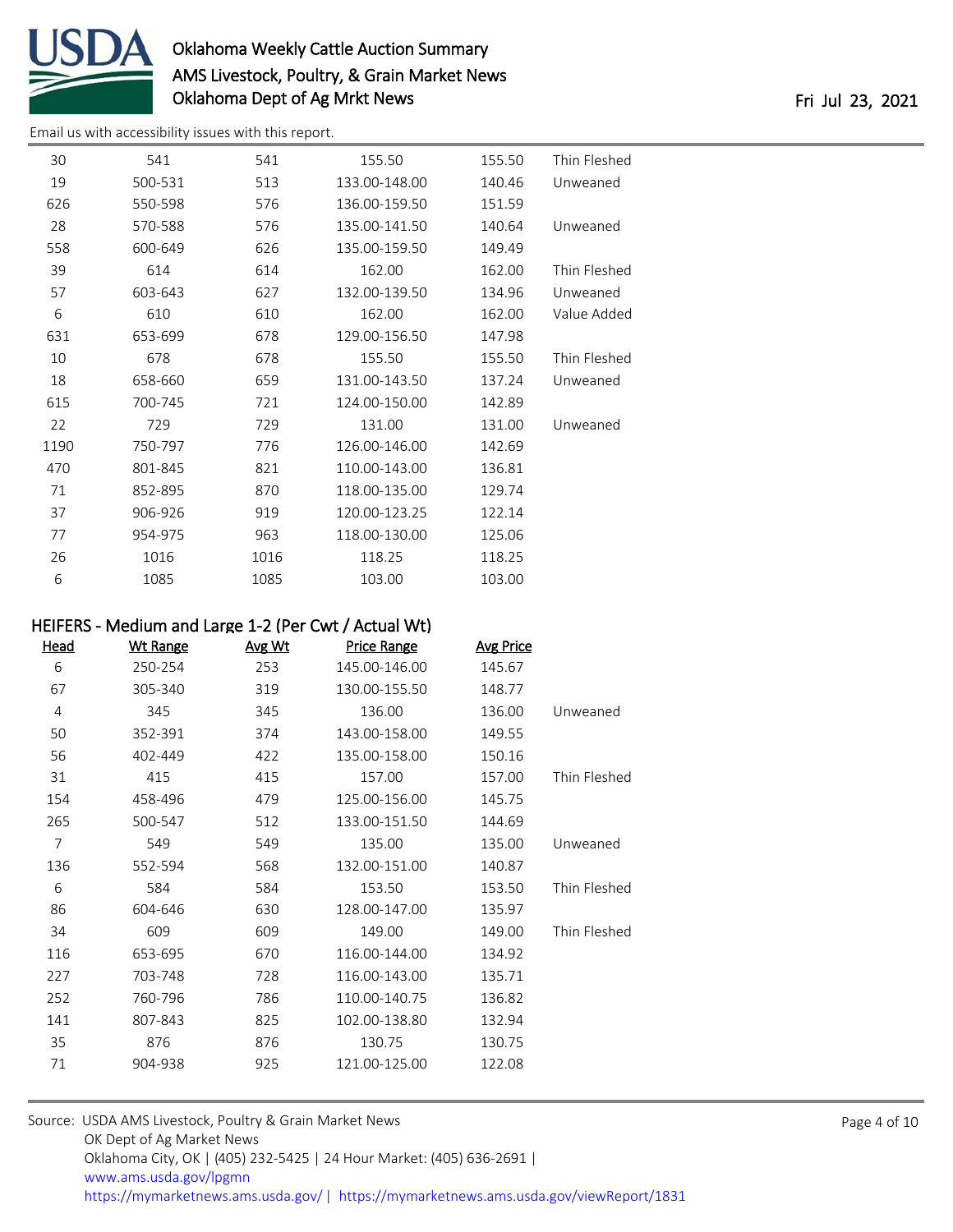

[Email us with accessibility issues with this report.](mailto:mars@ams.usda.gov?subject=508%20issue)

| 26             | 982                                                | 982    | 124.00             | 124.00           |              |
|----------------|----------------------------------------------------|--------|--------------------|------------------|--------------|
|                | HEIFERS - Medium and Large 2 (Per Cwt / Actual Wt) |        |                    |                  |              |
| <u>Head</u>    | <b>Wt Range</b>                                    | Avg Wt | <b>Price Range</b> | <b>Avg Price</b> |              |
| 17             | 297                                                | 297    | 164.50             | 164.50           | Thin Fleshed |
| 5              | 300-345                                            | 317    | 140.00-148.00      | 142.86           |              |
| 23             | 370-394                                            | 392    | 130.00-147.00      | 139.90           |              |
| 35             | 400-448                                            | 428    | 137.00-152.00      | 142.01           |              |
| 41             | 453-498                                            | 472    | 133.00-145.00      | 139.86           |              |
| 55             | 505-548                                            | 532    | 125.00-143.00      | 135.11           |              |
| 73             | 550-590                                            | 576    | 120.00-142.00      | 132.46           |              |
| 14             | 600-638                                            | 621    | 129.00-141.00      | 132.28           |              |
| 16             | 650-690                                            | 675    | 121.00-130.00      | 124.16           |              |
| $\overline{2}$ | 700-725                                            | 713    | 121.00-126.00      | 123.46           |              |
| 32             | 755-790                                            | 775    | 90.00-139.00       | 119.88           |              |
| 26             | 878-881                                            | 879    | 107.00-115.00      | 110.08           |              |
| 16             | 931                                                | 931    | 107.00             | 107.00           |              |
| 21             | 983-995                                            | 984    | 80.00-109.00       | 107.60           |              |
| 8              | 1128                                               | 1128   | 75.00              | 75.00            |              |
| $\mathbf{1}$   | 1275                                               | 1275   | 71.00              | 71.00            |              |
|                |                                                    |        |                    |                  |              |
|                | COWS - Medium and Large 1-2 (Per Cwt / Actual Wt)  |        |                    |                  |              |
| <b>Head</b>    | <b>Wt Range</b>                                    | Avg Wt | <b>Price Range</b> | <b>Avg Price</b> |              |
| 10             | 522                                                | 522    | 152.00             | 152.00           |              |
|                |                                                    |        |                    |                  |              |
|                | BULLS - Medium and Large 1 (Per Cwt / Actual Wt)   |        |                    |                  |              |
| <b>Head</b>    | <b>Wt Range</b>                                    | Avg Wt | <b>Price Range</b> | <b>Avg Price</b> |              |
| 8              | 232-248                                            | 238    | 225.00             | 225.00           |              |
| 3              | 260-295                                            | 283    | 200.00-227.50      | 213.62           |              |
| 36             | 303-345                                            | 318    | 186.00-222.50      | 206.73           |              |
| 3              | 316                                                | 316    | 209.00             | 209.00           | Unweaned     |
| 56             | 350-393                                            | 380    | 186.00-208.00      | 194.64           |              |
| 11             | 353                                                | 353    | 200.00-210.00      | 202.73           | Thin Fleshed |
| 9              | 377-396                                            | 383    | 152.00-180.00      | 170.36           | Unweaned     |
| 112            | 403-448                                            | 429    | 166.00-195.00      | 178.43           |              |
| 10             | 400-403                                            | 402    | 184.00-188.50      | 187.06           | Thin Fleshed |
| 67             | 450-492                                            | 470    | 157.00-184.00      | 167.94           |              |
| 17             | 472-484                                            | 476    | 158.00-164.00      | 160.14           | Unweaned     |
| 115            | 500-549                                            | 525    | 143.00-167.00      | 153.44           |              |
| 100            | 550-595                                            | 572    | 140.00-159.00      | 149.69           |              |
| 16             | 588                                                | 588    | 137.00             | 137.00           | Unweaned     |
| 60             | 600-645                                            | 626    | 132.00-157.00      | 147.69           |              |
|                |                                                    |        |                    |                  |              |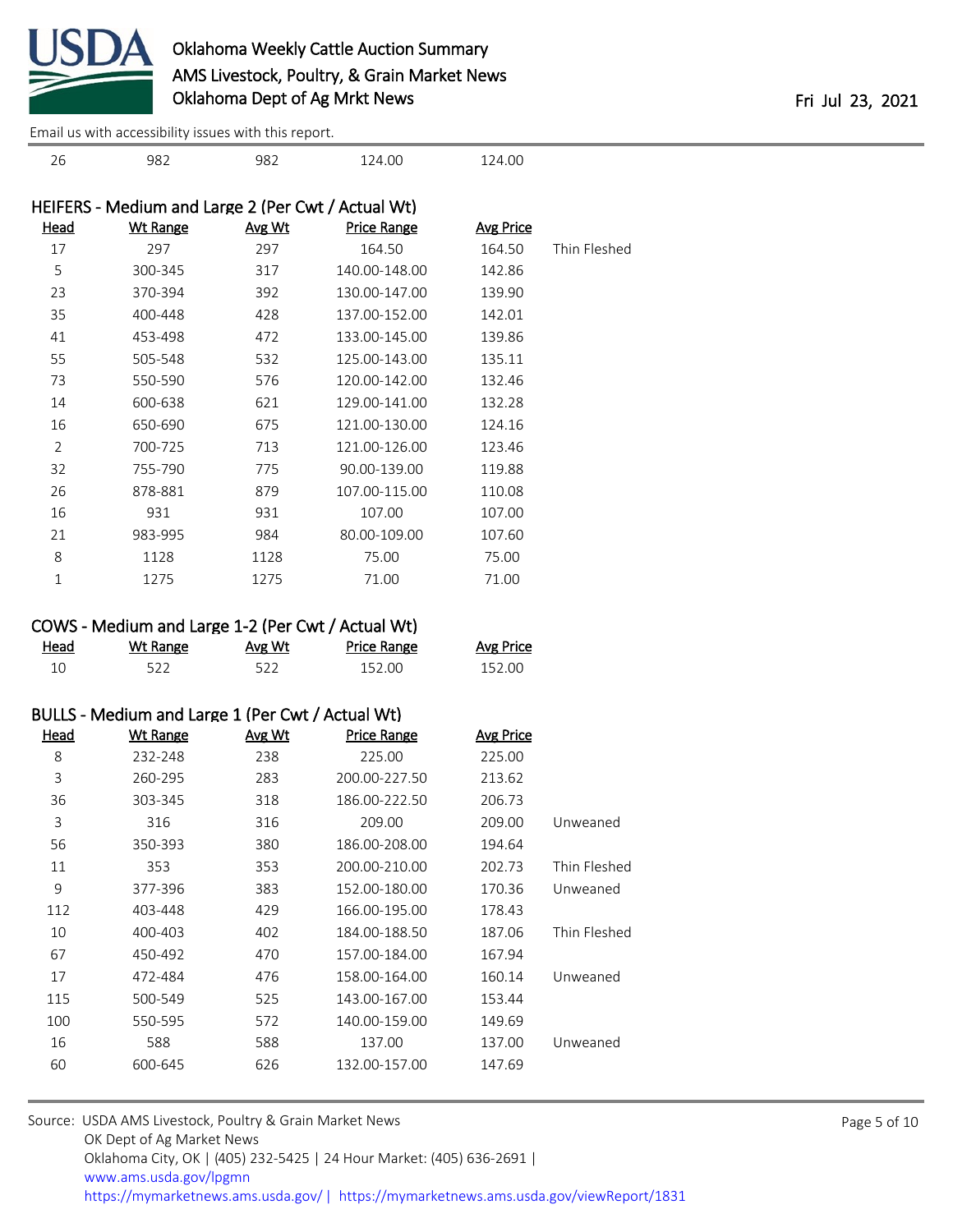

[Email us with accessibility issues with this report.](mailto:mars@ams.usda.gov?subject=508%20issue)

|    | 605     | 605  | 139.00        | 139.00 | Unweaned |
|----|---------|------|---------------|--------|----------|
| 47 | 650-695 | 672  | 136.00-155.00 | 143.69 |          |
| 5  | 698     | 698  | 137.00        | 137.00 | Unweaned |
| 9  | 700-747 | 725  | 117.00-142.00 | 133.15 |          |
| 12 | 705-715 | 709  | 133.00        | 133.00 | Unweaned |
| 2  | 780-785 | 783  | 128.00        | 128.00 |          |
| 13 | 818-845 | 834  | 105.00-125.00 | 115.51 |          |
| 3  | 1045    | 1045 | 120.00        | 120.00 |          |

| BULLS - Medium and Large 1-2 (Per Cwt / Actual Wt) |                 |        |                    |                  |          |  |  |  |
|----------------------------------------------------|-----------------|--------|--------------------|------------------|----------|--|--|--|
| <u>Head</u>                                        | <b>Wt Range</b> | Avg Wt | <b>Price Range</b> | <b>Avg Price</b> |          |  |  |  |
| 2                                                  | 330-345         | 338    | 193.00-197.50      | 195.20           |          |  |  |  |
| 1                                                  | 375             | 375    | 180.00             | 180.00           |          |  |  |  |
| 14                                                 | 444-449         | 447    | 160.00-166.00      | 164.15           |          |  |  |  |
| 16                                                 | 455-492         | 480    | 150.00-160.00      | 152.55           |          |  |  |  |
| 17                                                 | 504-546         | 523    | 150.00-162.00      | 157.54           |          |  |  |  |
| 9                                                  | 531-543         | 538    | 141.00-144.00      | 142.68           | Unweaned |  |  |  |
| 13                                                 | 571-593         | 585    | 133.00-142.00      | 136.41           |          |  |  |  |
| 16                                                 | 602-643         | 616    | 133.00-146.00      | 140.01           |          |  |  |  |
| 23                                                 | 653-676         | 667    | 133.00-144.50      | 137.45           |          |  |  |  |
| 5                                                  | 700             | 700    | 114.00             | 114.00           |          |  |  |  |
| $\overline{2}$                                     | 970             | 970    | 90.00-99.00        | 94.50            |          |  |  |  |
| 2                                                  | 1010-1035       | 1023   | 79.00-80.00        | 79.49            |          |  |  |  |
| 1                                                  | 1050            | 1050   | 85.00              | 85.00            |          |  |  |  |
| 5                                                  | 1123-1127       | 1125   | 98.00-105.00       | 102.21           |          |  |  |  |
| $\overline{2}$                                     | 1250-1255       | 1253   | 83.00-85.00        | 84.00            |          |  |  |  |
| 1                                                  | 1345            | 1345   | 85.00              | 85.00            |          |  |  |  |

### BULLS - Medium and Large 2 (Per Cwt / Actual Wt)

| Head          | Wt Range | Avg Wt | Price Range   | <b>Avg Price</b> |
|---------------|----------|--------|---------------|------------------|
| $\mathcal{P}$ | 300-340  | 320    | 167.00-175.00 | 170.75           |
| 10            | 375-399  | 396    | 163.00-180.00 | 166.22           |
| 7             | 415-445  | 430    | 150.00-169.00 | 155.36           |
| 9             | 458-495  | 478    | 132.00-151.00 | 143.07           |
| 31            | 501-545  | 511    | 126.00-151.00 | 143.00           |
| 5             | 550-588  | 578    | 127.00-139.00 | 132.45           |
| ς             | 608-645  | 620    | 110.00-120.00 | 113.47           |
| ς             | 658-680  | 665    | 120.00-131.00 | 127.25           |

### DAIRY HEIFERS - Large 3 (Per Cwt / Actual Wt)

| <u>Head</u> | Wt Range | Avg Wt | <b>Price Range</b> | <b>Avg Price</b> |
|-------------|----------|--------|--------------------|------------------|
|             | 758.     | 758.   | 49.00              | 49.00            |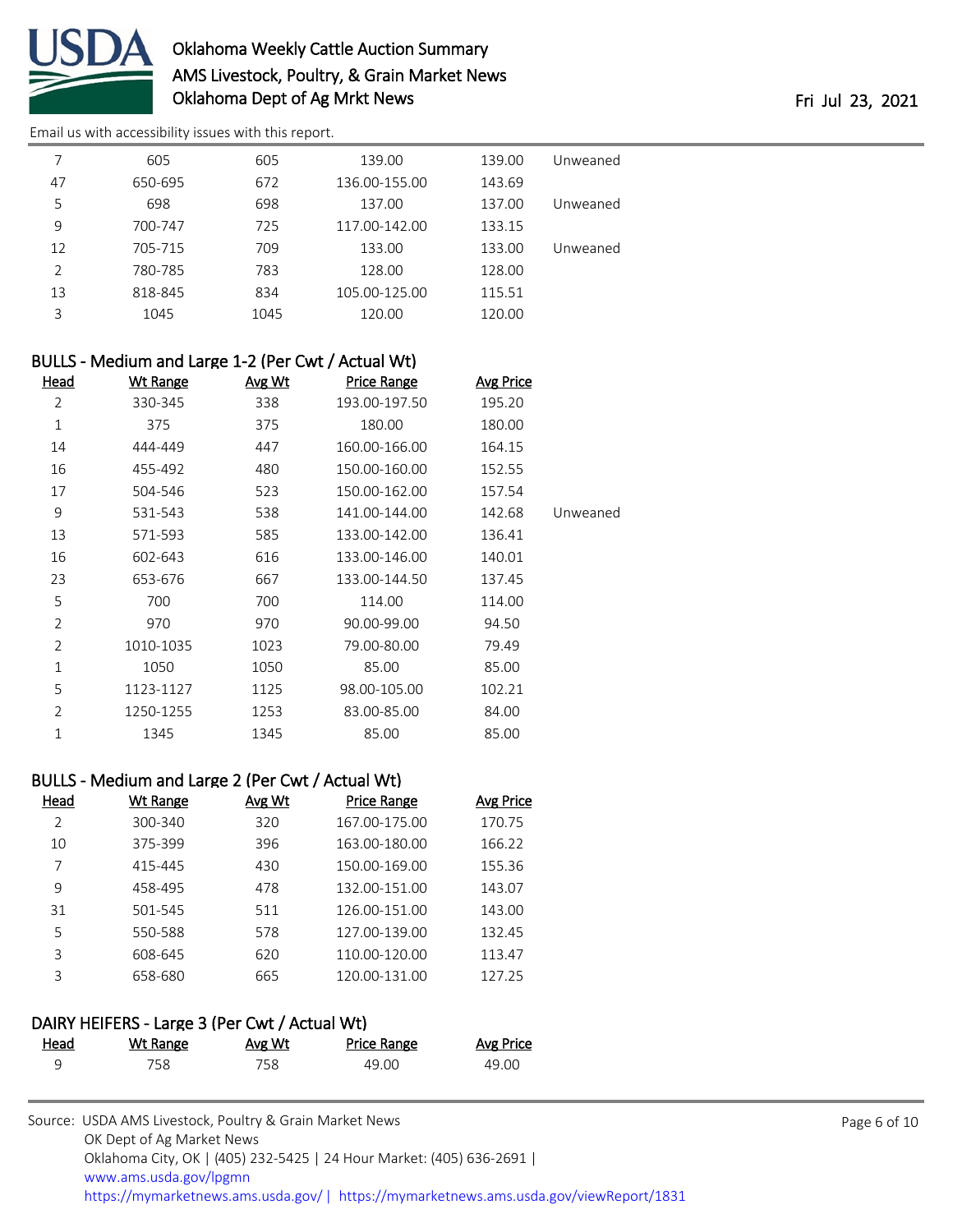

[Email us with accessibility issues with this report.](mailto:mars@ams.usda.gov?subject=508%20issue)

| 2              | 800                                                     | 800    | 41.00              | 41.00            |                       |              |
|----------------|---------------------------------------------------------|--------|--------------------|------------------|-----------------------|--------------|
|                | <b>SLAUGHTER CATTLE</b>                                 |        |                    |                  |                       |              |
|                |                                                         |        |                    |                  |                       |              |
|                | COWS - Breaker 75-80% (Per Cwt / Actual Wt)             |        |                    |                  |                       |              |
| <u>Head</u>    | <b>Wt Range</b>                                         | Avg Wt | <b>Price Range</b> | <b>Avg Price</b> | <b>Dressing</b>       |              |
| 149            | 1050-1780                                               | 1429   | 63.00-76.50        | 70.19            | Average               |              |
| 91             | 1105-1810                                               | 1448   | 68.00-88.50        | 76.06            | High                  |              |
| 3              | 805                                                     | 805    | 77.00              | 77.00            | High Light Weight     |              |
| 15             | 1220-1775                                               | 1445   | 60.00-69.00        | 65.06            | Low                   |              |
|                | COWS - Boner 80-85% (Per Cwt / Actual Wt)               |        |                    |                  |                       |              |
| <b>Head</b>    | <b>Wt Range</b>                                         | Avg Wt | <b>Price Range</b> | <b>Avg Price</b> | <b>Dressing</b>       |              |
| 251            | 1011-1575                                               | 1202   | 62.00-77.50        | 67.71            | Average               |              |
| 34             | 740-995                                                 | 865    | 62.00-76.00        | 69.58            | Average Light Weight  |              |
| 89             | 1015-1640                                               | 1283   | 66.00-78.00        | 71.04            | High                  |              |
| 56             | 1035-1500                                               | 1197   | 56.00-66.00        | 63.42            | Low                   |              |
| $\overline{2}$ | 930-995                                                 | 963    | 58.50-66.00        | 62.38            | Low Light Weight      |              |
|                |                                                         |        |                    |                  |                       |              |
|                | COWS - Lean 85-90% (Per Cwt / Actual Wt)                |        |                    |                  |                       |              |
| <u>Head</u>    | <b>Wt Range</b>                                         | Avg Wt | <b>Price Range</b> | <b>Avg Price</b> | <b>Dressing</b>       |              |
| 221            | 1000-1460                                               | 1171   | 57.00-69.00        | 62.36            | Average               |              |
| 40             | 870-996                                                 | 952    | 55.00-62.00        | 58.30            | Average Light Weight  |              |
| 40             | 1005-1348                                               | 1135   | 63.50-73.00        | 66.35            | High                  |              |
| 10             | 930-970                                                 | 946    | 61.00-69.00        | 64.27            | High Light Weight     |              |
| 105            | 970-1300                                                | 1071   | 50.00-63.00        | 57.54            | Low                   |              |
| 68             | 770-996                                                 | 942    | 48.00-60.00        | 53.67            | Low Light Weight      |              |
| 12             | 1020-1515                                               | 1103   | 44.00-56.00        | 49.47            | Very Low              |              |
| 10             | 825-965                                                 | 905    | 42.00-49.00        | 45.76            | Very Low Light Weight |              |
|                | BULLS - 1-2 (Per Cwt / Actual Wt)                       |        |                    |                  |                       |              |
| <u>Head</u>    | <b>Wt Range</b>                                         | Avg Wt | <b>Price Range</b> | <b>Avg Price</b> | Dressing              |              |
| 78             | 1300-2750                                               | 1733   | 84.00-98.50        | 90.96            | Average               |              |
| 4              | 1170-1295                                               | 1245   | 86.00-91.00        | 89.19            | Average Light Weight  |              |
| 30             | 1620-2450                                               | 1916   | 92.00-106.00       | 99.07            | High                  |              |
| 1              | 1040                                                    | 1040   | 95.00              | 95.00            | High Light Weight     |              |
| 13             | 1370-1835                                               | 1600   | 75.00-86.00        | 81.82            | Low                   |              |
| 2              | 1265                                                    | 1265   | 78.50-80.00        | 79.25            | Low Light Weight      |              |
|                |                                                         |        |                    |                  |                       |              |
|                | BULLS - 2 (Per Cwt / Actual Wt)                         |        |                    |                  |                       |              |
| Head           | <b>Wt Range</b>                                         | Avg Wt | <b>Price Range</b> | <b>Avg Price</b> | <b>Dressing</b>       |              |
| $\mathbf{1}$   | 1430                                                    | 1430   | 78.00              | 78.00            | Average               |              |
| 3              | 1130-1275                                               | 1188   | 63.00-72.00        | 66.54            | Low Light Weight      |              |
|                |                                                         |        |                    |                  |                       |              |
|                | Source: USDA AMS Livestock, Poultry & Grain Market News |        |                    |                  |                       | Page 7 of 10 |
|                | OK Dept of Ag Market News                               |        |                    |                  |                       |              |

 Oklahoma City, OK | (405) 232-5425 | 24 Hour Market: (405) 636-2691 | [www.ams.usda.gov/lpgmn](https://www.ams.usda.gov/market-news) <https://mymarketnews.ams.usda.gov/> [|](https://www.ams.usda.gov/market-news) <https://mymarketnews.ams.usda.gov/viewReport/1831>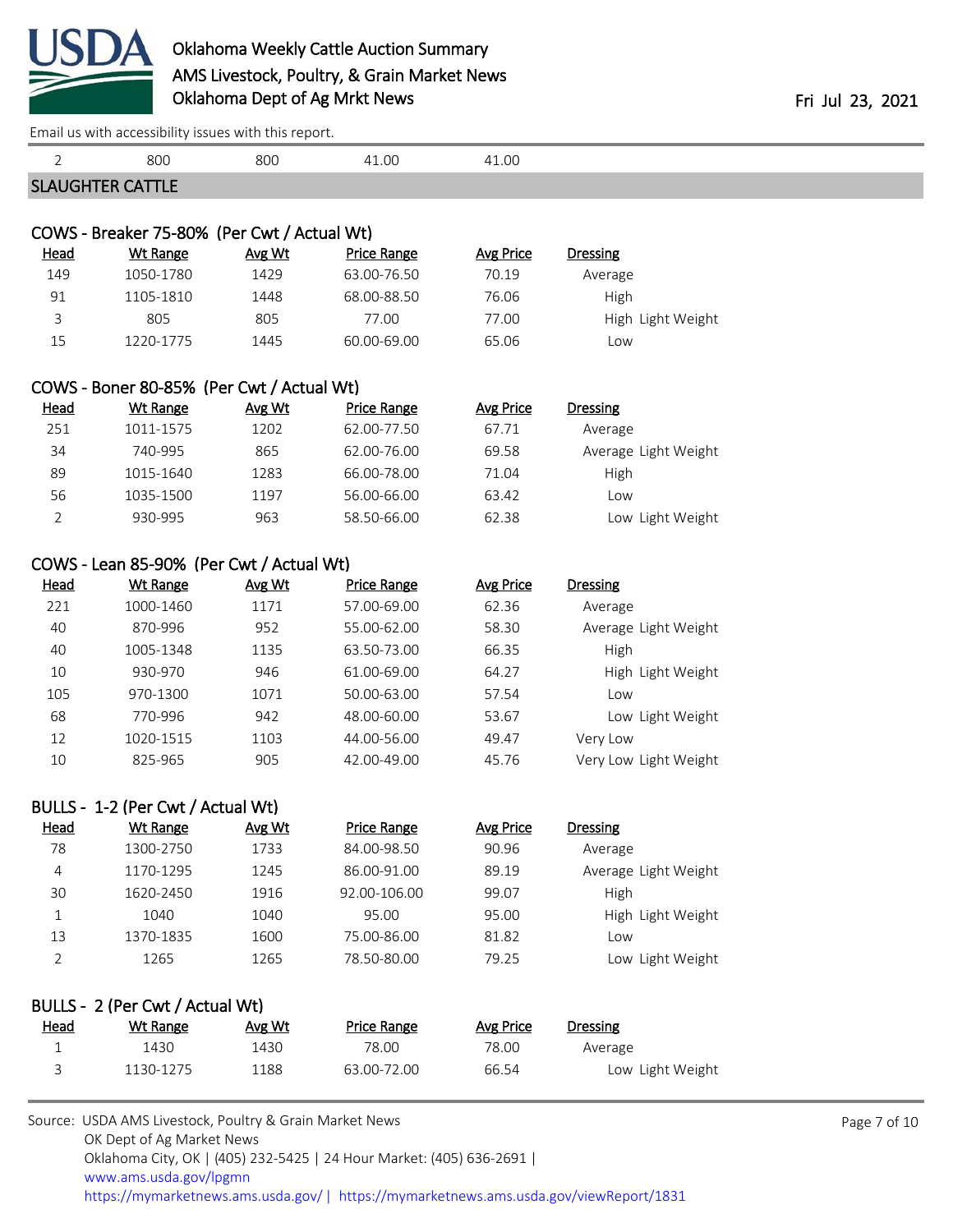

[Email us with accessibility issues with this report.](mailto:mars@ams.usda.gov?subject=508%20issue)

#### REPLACEMENT CATTLE

| BRED COWS - Medium and Large 1 (Per Head / Actual Wt) |                |      |                 |        |                    |           |  |
|-------------------------------------------------------|----------------|------|-----------------|--------|--------------------|-----------|--|
| <u>Age</u>                                            | Stage          | Head | <b>Wt Range</b> | Avg Wt | <b>Price Range</b> | Avg Price |  |
| $2 - 4$                                               | Τ1             | 3    | 1215-1530       | 1392   | 875.00-1075.00     | 991.11    |  |
| $2 - 4$                                               | T <sub>2</sub> | 5    | 1115-1233       | 1196   | 875.00-1275.00     | 1098.78   |  |
| $2 - 4$                                               | T3             | C    | 785-1300        | 1043   | 700.00-1075.00     | 933.81    |  |
| $2 - 8$                                               | T <sub>2</sub> | 3    | 1133            | 1133   | 1150.00            | 1150.00   |  |
| $5 - 8$                                               | Τ1             | 4    | 945-1540        | 1283   | 825.00-1150.00     | 1038.81   |  |
| $5 - 8$                                               | T <sub>2</sub> | 23   | 1020-1630       | 1250   | 860.00-1300.00     | 1062.38   |  |
| $5 - 8$                                               | T3             | 9    | 1030-1590       | 1257   | 1050.00-1235.00    | 1127.20   |  |
| >8                                                    | T2             | 4    | 1372            | 1372   | 1075.00            | 1075.00   |  |
|                                                       |                |      |                 |        |                    |           |  |

### BRED COWS - Medium and Large 1-2 (Per Family / Actual Wt)

| Age | Stage | Head | Wt Range | Avg Wt | <b>Price Range</b> | <b>Avg Price</b> |
|-----|-------|------|----------|--------|--------------------|------------------|
|     |       |      | 930      | 930    | 650.00             | 650.00           |

### BRED COWS - Medium and Large 1-2 (Per Head / Actual Wt)

| <u>Age</u> | <b>Stage</b>   | Head           | <b>Wt Range</b> | Avg Wt | <b>Price Range</b> | <b>Avg Price</b> |
|------------|----------------|----------------|-----------------|--------|--------------------|------------------|
| $2 - 4$    | Τ1             | 13             | 995-1238        | 1193   | 850.00-925.00      | 878.47           |
| $2 - 4$    | $T1-2$         | 1              | 1050            | 1050   | 800.00             | 800.00           |
| $2 - 4$    | T <sub>2</sub> | $\overline{2}$ | 740-820         | 780    | 715.00-850.00      | 785.96           |
| $2 - 4$    | T <sub>3</sub> | $\mathbf{1}$   | 950             | 950    | 750.00             | 750.00           |
| $2 - 8$    | $T1-2$         | 1              | 1025            | 1025   | 775.00             | 775.00           |
| $5 - 8$    | T1             | 64             | 840-1295        | 1049   | 725.00-950.00      | 833.18           |
| $5 - 8$    | $T1-2$         | $\overline{2}$ | 765-1190        | 978    | 800.00-825.00      | 815.22           |
| $5 - 8$    | T <sub>2</sub> | 34             | 987-1590        | 1204   | 725.00-1200.00     | 897.02           |
| $5 - 8$    | $T2-3$         | 1              | 1035            | 1035   | 800.00             | 800.00           |
| $5 - 8$    | T <sub>3</sub> | 4              | 915-1380        | 1161   | 850.00-975.00      | 937.73           |
| >5         | T1             | $\mathbf{1}$   | 985             | 985    | 650.00             | 650.00           |
| >5         | T <sub>2</sub> | 4              | 1068            | 1068   | 900.00             | 900.00           |
| >8         | T <sub>2</sub> | $\mathbf{1}$   | 1155            | 1155   | 850.00             | 850.00           |
| >8         | T3             | 1              | 1120            | 1120   | 775.00             | 775.00           |
|            |                |                |                 |        |                    |                  |

### BRED COWS - Medium and Large 1-2 (Per Head / Estimate Wt)

| <u>Age</u> | Stage | Head | Wt Range  | Avg Wt | <b>Price Range</b> | Avg Price |
|------------|-------|------|-----------|--------|--------------------|-----------|
| 7-4        |       |      | 1000-1300 | 1200   | 700 00-1200 00     | 1033.33   |
| 5-8        |       |      | 1048-1300 | 1075   | 700 00-1175 00     | 745 77    |

| BRED COWS - Medium and Large 2 (Per Head / Actual Wt) |       |      |          |        |                    |                  |  |
|-------------------------------------------------------|-------|------|----------|--------|--------------------|------------------|--|
| Age                                                   | Stage | Head | Wt Range | Avg Wt | <b>Price Range</b> | <b>Avg Price</b> |  |
| $7 - 4$                                               |       |      | 920.     | 920    | 575.00             | 575.00           |  |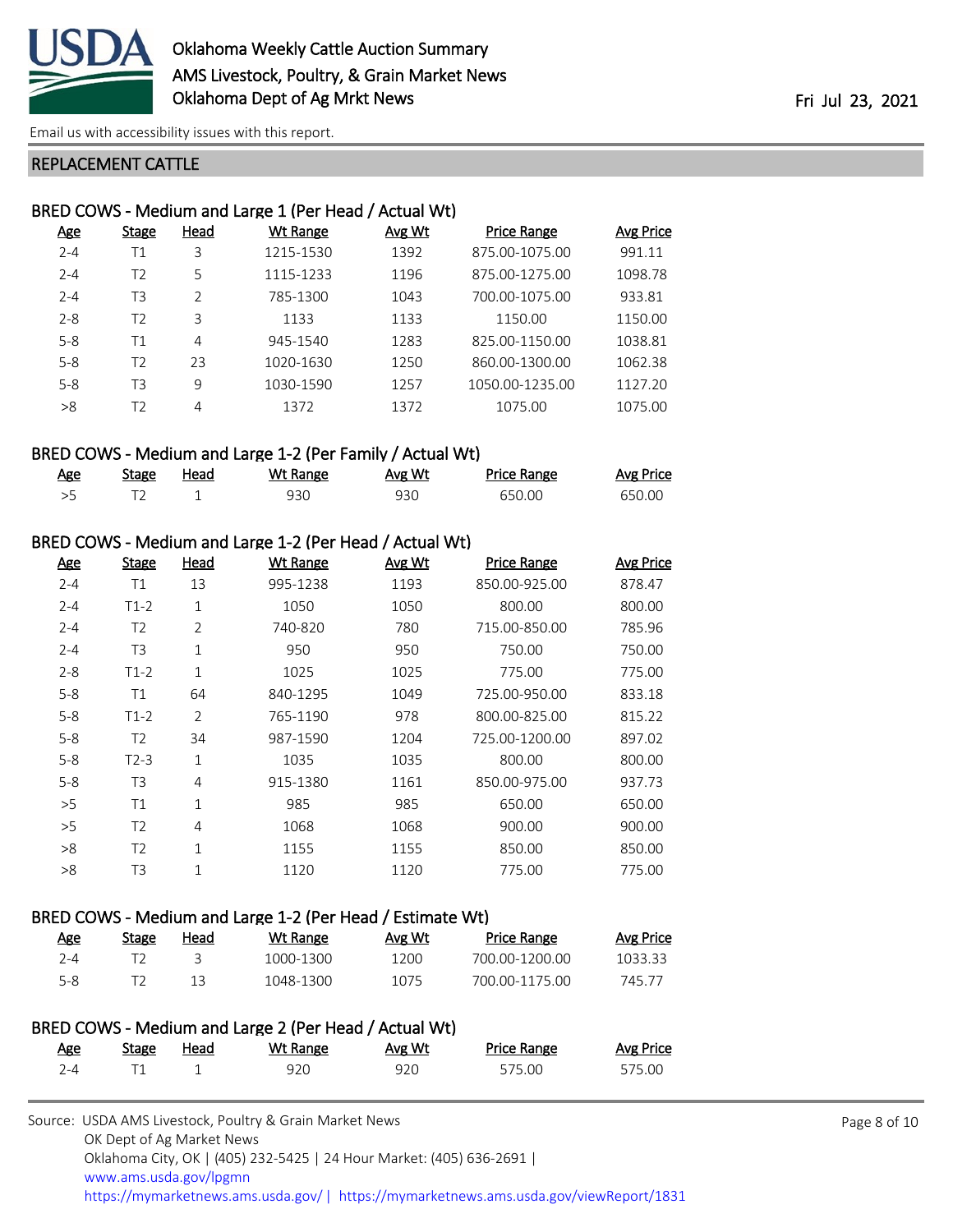

[Email us with accessibility issues with this report.](mailto:mars@ams.usda.gov?subject=508%20issue)

| $2 - 4$ | 12  |    | 1040      | 1040 | 725.00        | 725.00 |
|---------|-----|----|-----------|------|---------------|--------|
| $5 - 8$ | Τ1  | 37 | 820-1058  | 1028 | 625.00-735.00 | 717.67 |
| $5-8$   | 12  |    | 1065-1145 | 1105 | 650.00-700.00 | 675.90 |
| $5-8$   | TR. |    | 905-1210  | 1058 | 760.00-775.00 | 766.42 |
|         |     |    |           |      |               |        |

## BRED COWS - Large 1 (Per Cwt / Actual Wt)

| <u>Age</u> | <b>Stage</b> | <u>Head</u> | Wt Range | <b>Avg Wt</b> | <b>Price Range</b> | Avg Price |
|------------|--------------|-------------|----------|---------------|--------------------|-----------|
| 5-8        |              |             | 1165     | 1165          | 800.00             | 800.00    |

#### BRED HEIFERS - Medium and Large 1-2 (Per Head / Actual Wt)

| <u>Age</u> | Stage | Head | Wt Range | Avg Wt | <b>Price Range</b> | <u>Avg Price</u> |
|------------|-------|------|----------|--------|--------------------|------------------|
| ב-         |       |      | 220      | 1220   | 1110.00            | 1110.00          |

### BRED HEIFERS - Medium and Large 1-2 (Per Head / Estimate Wt)

| <u>Age</u> | Stage | Head | Wt Range | Avg Wt | <b>Price Range</b> | <b>Avg Price</b> |
|------------|-------|------|----------|--------|--------------------|------------------|
|            |       |      | 980      | 980    | 800.00             | 800.00           |
|            |       |      | 1050     | 1050   | 850.00             | 850.00           |

#### COW-CALF PAIRS - Medium and Large 1 w/ <150 lbs calf (Per Family / Actual Wt)

| <u>Age</u> | Stage | Head | Wt Range  | Avg Wt | Price Range | Avg Price |
|------------|-------|------|-----------|--------|-------------|-----------|
| 5-8        |       |      | 1220.     | 1220   | 1285.00     | 1285.00   |
| >8         |       |      | 1022-1130 | 1058   | 1100.00     | 1100.00   |

#### COW-CALF PAIRS - Medium and Large 1 w/ 150-300 lbs calf (Per Family / Actual Wt)

| <u>Age</u> | Stage | Head | Wt Range  | Avg Wt | <b>Price Range</b> | Avg Price |
|------------|-------|------|-----------|--------|--------------------|-----------|
| 2-4        |       |      | 996-1250  | 1060   | 1300.00-1850.00    | 1687.78   |
| $5 - 8$    |       | 12   | 915-1298  | 1139   | 1100.00-1350.00    | 1285.13   |
| $5 - 8$    |       |      | 1300      | 1300   | 1150.00            | 1150.00   |
| >8         |       |      | 1155-1235 | 1183   | 1200.00            | 1200.00   |

#### COW-CALF PAIRS - Medium and Large 1 w/ >300 lbs calf (Per Family / Actual Wt)

| <u>Age</u> | Stage | Head | Wt Range | Avg Wt | <b>Price Range</b> | Avg Price |
|------------|-------|------|----------|--------|--------------------|-----------|
| $2 - 4$    |       |      | 1100     | 1100   | 1400.00            | 1400.00   |
| >8         |       |      | 1035     | 1035   | 1150.00            | 1150.00   |

### COW-CALF PAIRS - Medium and Large 1-2 w/ <150 lbs calf (Per Family / Actual Wt)

| <u>Age</u> | Stage | Head | Wt Range | Avg Wt | <b>Price Range</b> | Avg Price |
|------------|-------|------|----------|--------|--------------------|-----------|
| $5 - 8$    |       |      | 850-1225 | 1038   | 900.00-925.00      | 914.76    |

|     |       |      |           |        | COW-CALF PAIRS - Medium and Large 1-2 w/ <150 lbs calf (Per Family / Estimate Wt) |           |
|-----|-------|------|-----------|--------|-----------------------------------------------------------------------------------|-----------|
| Age | Stage | Head | Wt Range  | Avg Wt | Price Range                                                                       | Avg Price |
| 7−4 |       |      | 1000-1200 | 1100   | 1100 00-1350 00                                                                   | 1225.00   |